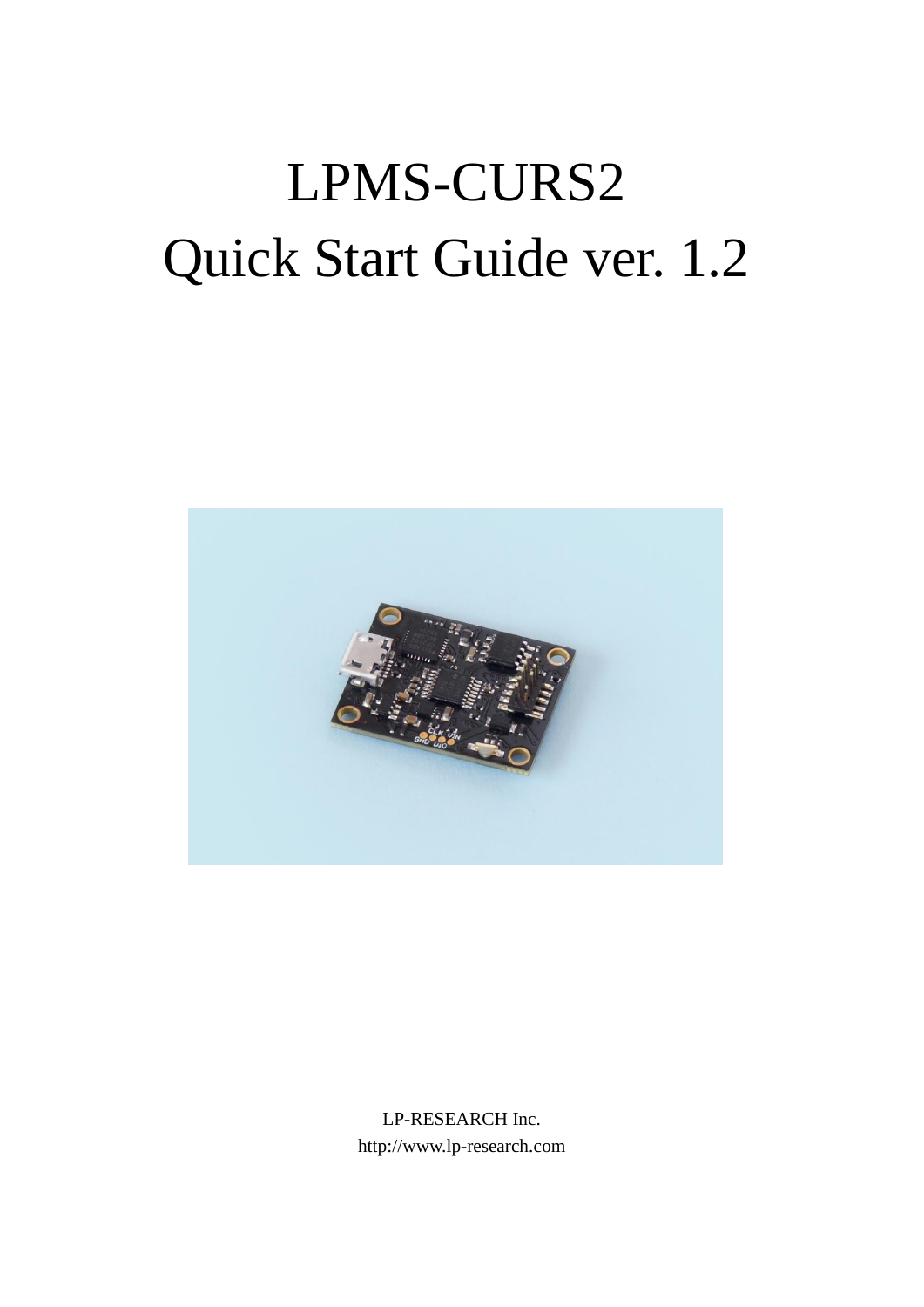# **Table of Contents**

| II.  |  |
|------|--|
| III. |  |
| IV.  |  |
| V.   |  |
| VI.  |  |
|      |  |
|      |  |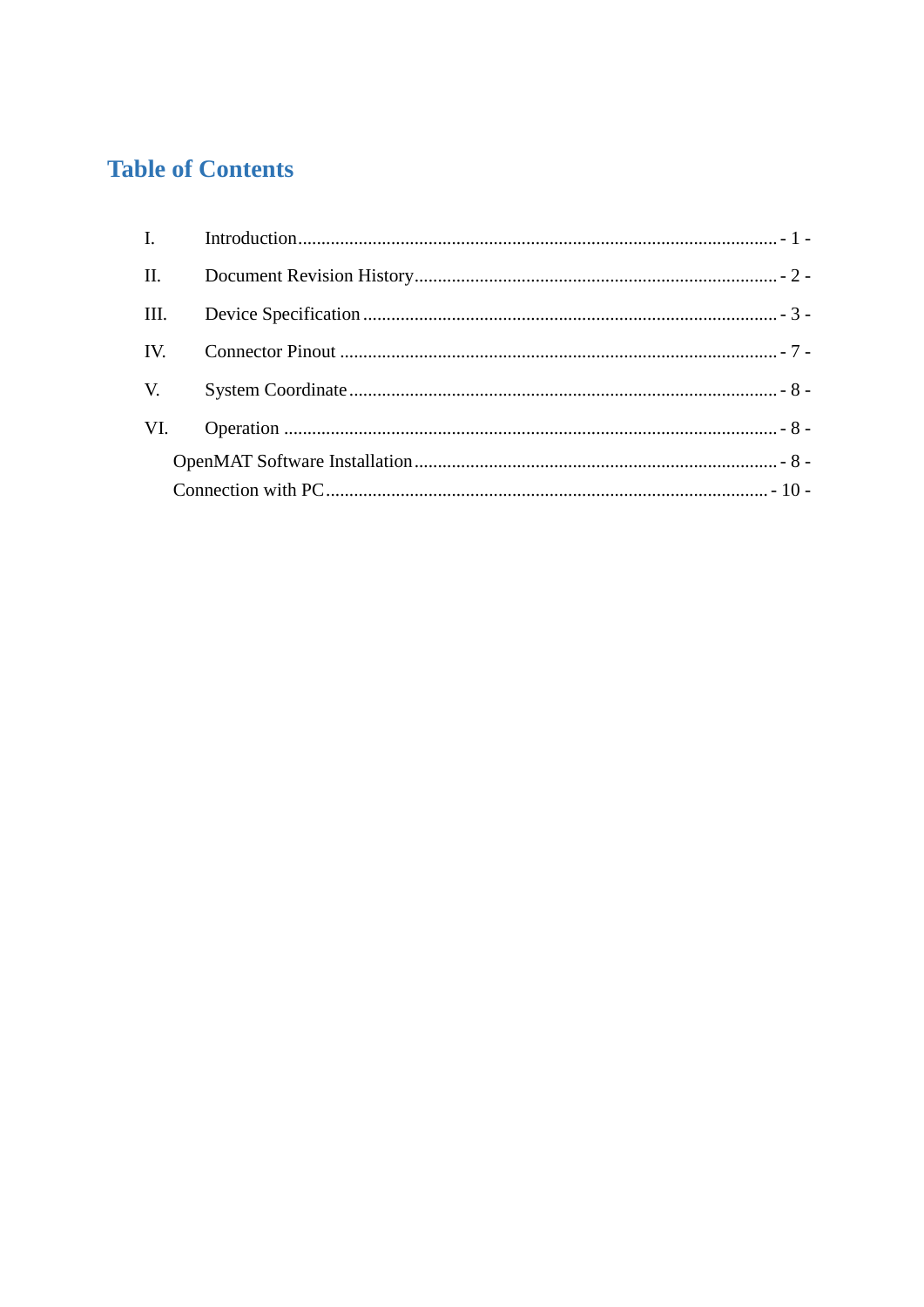

# <span id="page-2-0"></span>I. Introduction

Welcome to the LP-RESEARCH Motion Sensor LPMS-CURS2 Quick Start Guide.

In this documentation we will explain everything you need to know to quickly set up the LPMS-CURS2 hardware, install its software and get started with sensor data acquisition. We have put a lot of effort into making the LPMS-CURS2 a great product, but we are always eager to improve and work on new developments. If you have any further questions or comments regarding this documentation please feel free to contact us anytime.

For more information on the LPMS-CURS2 or other product series, please refer to datasheets and user manuals, available from the LP-RESEARCH website at the following address: http://www.lp-research.com.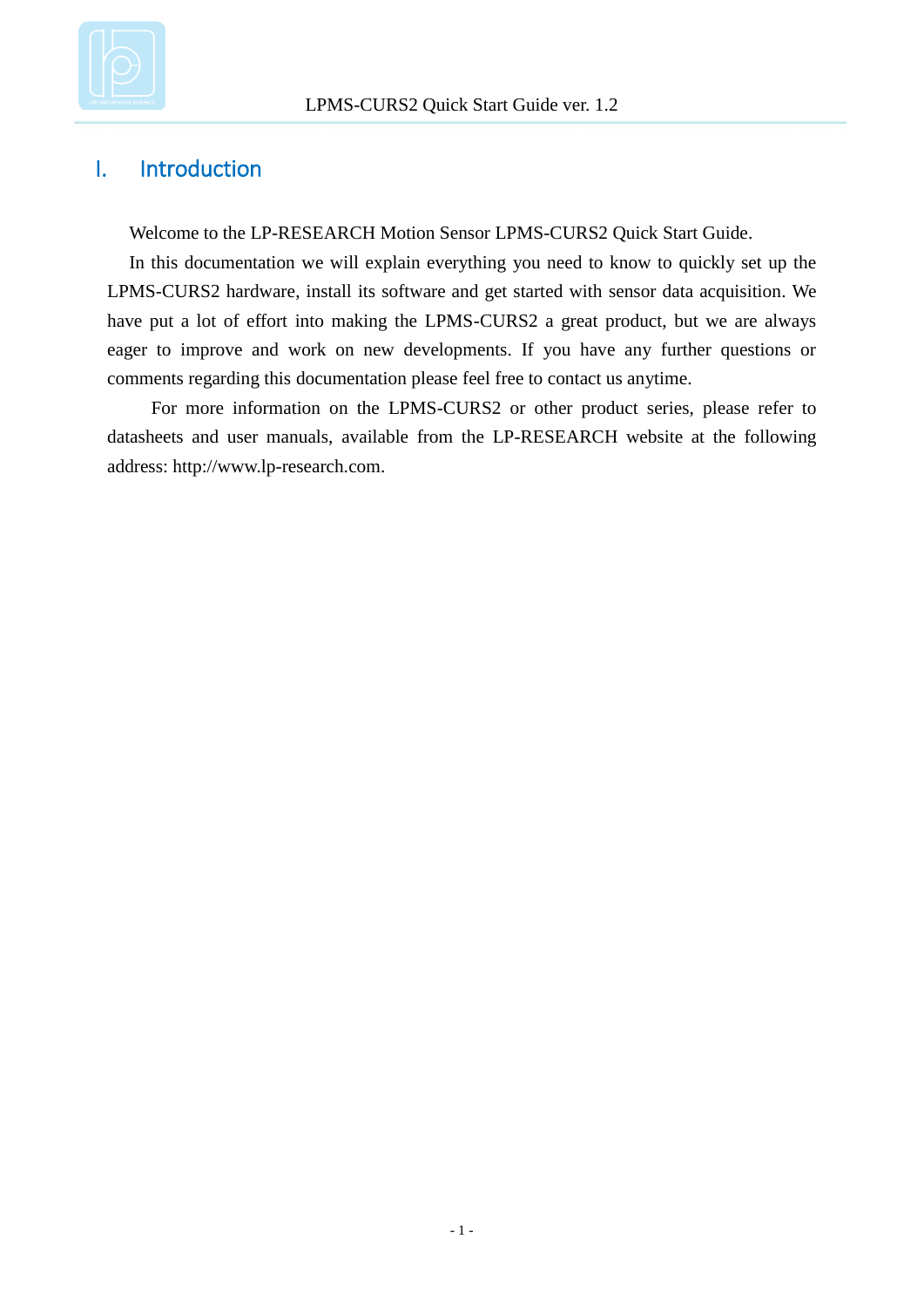

# <span id="page-3-0"></span>II. Document Revision History

| Date       | Revision | Changes                                                                 |
|------------|----------|-------------------------------------------------------------------------|
| 2016-08-30 | 1.0      | - Initial release.                                                      |
| 2016-10-01 | 1.1      | - Add the tables of relations between baudrate and data<br>update rate. |
| 2016-10-13 | 1.2      | - Correction on input voltage range.                                    |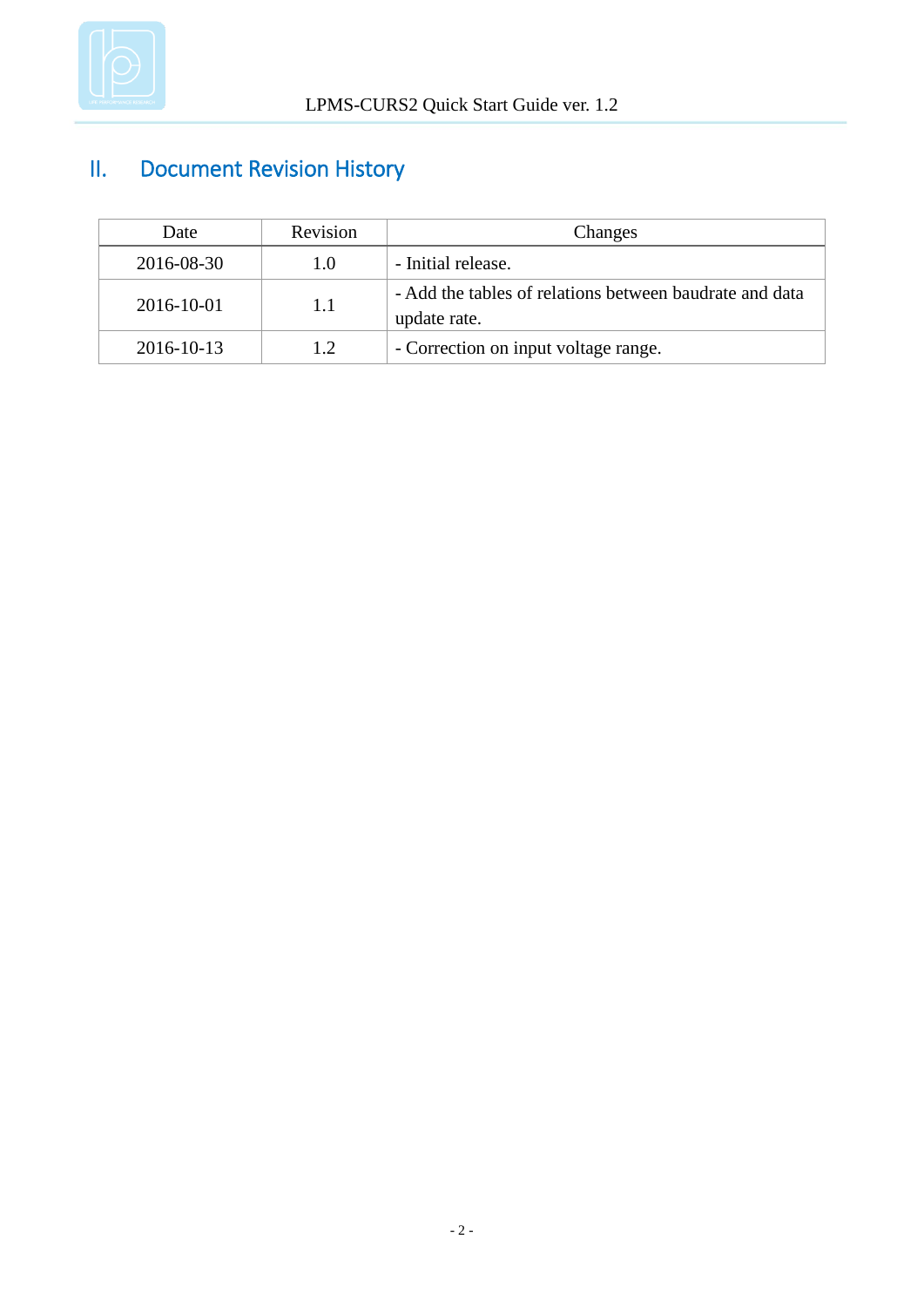

# <span id="page-4-0"></span>III. Device Specification

| <b>Parameters</b>                  |                                                                                    | <b>LPMS-CURS2</b>                                                    |              |
|------------------------------------|------------------------------------------------------------------------------------|----------------------------------------------------------------------|--------------|
| <b>Output range of Euler angle</b> |                                                                                    | Roll: $\pm 90^\circ$ ; pitch: $\pm 180^\circ$ ; Yaw: $\pm 180^\circ$ |              |
| <b>Bandwidth</b>                   |                                                                                    | 400Hz                                                                |              |
| <b>Resolution</b>                  |                                                                                    | $0.01\degree$                                                        |              |
| <b>Accuracy</b>                    |                                                                                    | <0.5° (Static), <2° RMS (Dynamic)                                    |              |
| Max. instant impact (0.1 ms)       |                                                                                    | $10,000 \text{ g}$                                                   |              |
| Output data type                   | Raw data/Euler/Quaternion/Linear acceleration/Air<br>pressure/Altitude/Temperature |                                                                      |              |
| <b>Internal sampling rate</b>      | 400 Hz                                                                             |                                                                      |              |
| <b>Communication interface</b>     | <b>CAN BUS</b>                                                                     | <b>UART: RS232/</b><br><b>TTL</b>                                    | <b>USB</b>   |
| Max. baudrate                      | 1M bps<br>921600 bps                                                               |                                                                      | 921600 bps   |
| <b>Communication protocol</b>      | CANOpen/LPCAN                                                                      | <b>LPBUS</b>                                                         | <b>LPBUS</b> |
| <b>Size</b>                        | 22x28x7.9 mm                                                                       |                                                                      |              |
| Weight                             | $3.1\text{ g}$                                                                     |                                                                      |              |
| Max. data update rate              | 400Hz                                                                              |                                                                      |              |
| <b>Power consumption</b>           | 155mW@3.3V                                                                         |                                                                      |              |
| <b>Power supply</b>                | Standard version: 5V~15V DC*<br>5V <sub>DC</sub>                                   |                                                                      |              |
| <b>Working temperature</b>         | -40~+80 $\mathbb{C}$                                                               |                                                                      |              |
| <b>Connector</b>                   | header pitch 1.27mm, Micro USB-B                                                   |                                                                      |              |

## **Table 1. LPMS-CURS2 Main Specification**

\*3.3V is optional. Please contact us for more detailed information.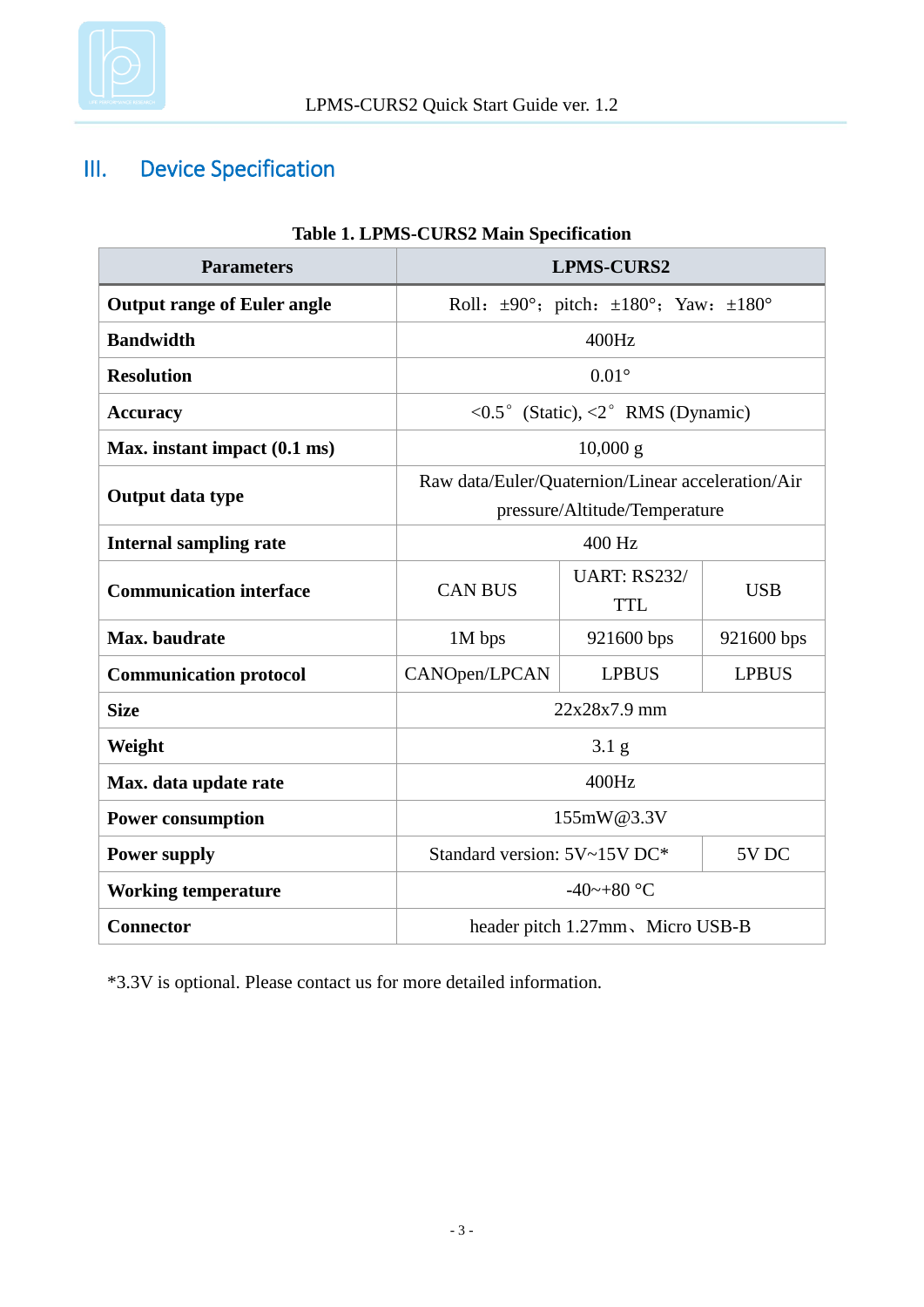

# **Table 2. Accelerometer Specification**

| <b>Parameters</b>                                                     | <b>Typical Value</b>                | Unit                 |
|-----------------------------------------------------------------------|-------------------------------------|----------------------|
| <b>Measurement range</b>                                              | $\pm 2/\pm 4/\pm 8/\pm 16$          | g                    |
| <b>Sensitivity</b>                                                    | 0.061/0.122/0.244/0.488             | mg/LSB               |
| <b>Linear acceleration</b><br>sensitivity change vs.<br>temperature   | $\pm 1$                             | $\%$                 |
| <b>Linear acceleration</b><br>typical zero-g level<br>offset accuracy | ±40                                 | mg                   |
| <b>Linear acceleration</b><br>zero-rate change vs.<br>temperature     | $\pm 0.5$                           | mg/C                 |
| <b>Acceleration noise</b><br>density                                  | 90<br>$(FS = \pm 2 g$ ODR = 104 Hz) | $\mu$ g/ $\sqrt{Hz}$ |

#### **Table 3. Gyroscope Specification**

| <b>Parameters</b>                                                 | <b>Typical Value</b>                                    | Unit             |
|-------------------------------------------------------------------|---------------------------------------------------------|------------------|
| <b>Measurement range</b>                                          | $\pm$ 125/ $\pm$ 245/ $\pm$ 500/ $\pm$ 1000/ $\pm$ 2000 | dps              |
| <b>Sensitivity</b>                                                | 4.375/8.75/17.50/35/70                                  | mdps/LSB         |
| <b>Angular rate sensitivity</b><br>change vs. temperature         | $\pm 1.5$                                               | $\%$             |
| Angular rate typical<br>zero-rate level                           | $\pm 10$                                                | dps              |
| Angular rate typical<br>zero-rate level change<br>vs. temperature | ±0.05                                                   | dps/C            |
| <b>Rate noise density</b>                                         | 7                                                       | $mdps/\sqrt{Hz}$ |
| Angular random walk                                               | 9                                                       | degree/hour      |

# **Table 4. Magnetometer Specification**

| <b>Parameters</b>        | <b>Typical Value</b>        |     | Unit      |
|--------------------------|-----------------------------|-----|-----------|
| <b>Measurement range</b> | $\pm 4/\pm 8/\pm 12/\pm 16$ |     | Gauss     |
| <b>Sensitivity</b>       | 6842/3421/2281/1711         |     | LSB/gauss |
| Zero-gauss level         | $\pm 1$                     |     | gauss     |
| <b>RMS</b> noise         | X axis                      | 3.2 | mgauss    |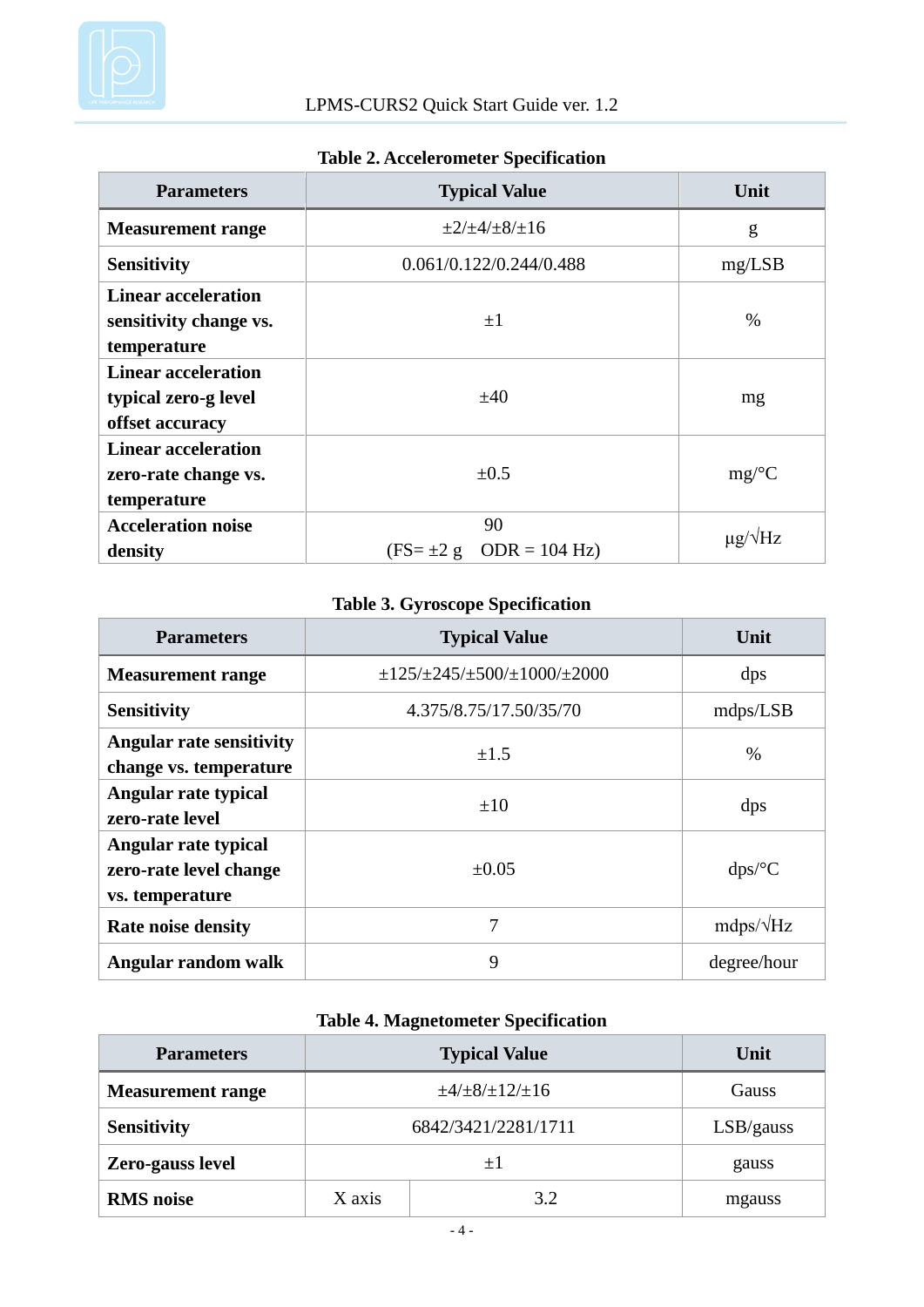

# LPMS-CURS2 Quick Start Guide ver. 1.2

| (Ultra-high-performan | Y axis  | ے . د | mgauss |
|-----------------------|---------|-------|--------|
| ce mode)              | Z axis  |       | mgauss |
| <b>Non-linearity</b>  | $+0.12$ |       | %FS    |

#### **Table 5. Pressure and Humidity Sensor Specification**

| <b>Parameters</b>                                             | <b>Typical Value</b> | Unit     |
|---------------------------------------------------------------|----------------------|----------|
| <b>Pressure measurement</b><br>range                          | $300 - 1100$         | hPa      |
| <b>Temperature</b><br>coefficient of offset                   | $\pm 1.5$            | Pa/K     |
| <b>Absolute accuracy</b><br>pressure                          | $\pm 1.0$            | hPa      |
| <b>Pressure sensitivity</b>                                   | 0.18                 | Pa       |
| <b>Pressure noise</b>                                         | 1.3                  | Pa       |
| <b>Humidity measurement</b><br>range                          | $0 - 100$            | %RH      |
| <b>Humidity accuracy</b>                                      | $\pm 3$              | %RH      |
| <b>Humidity latency</b><br>$(10-90-10\%RH,$<br>$25 \text{ C}$ | $\pm 1$              | %RH      |
| <b>Humidity sensitivity</b>                                   | 0.008                | %RH      |
| <b>Humidity noise</b>                                         | 0.02                 | %RH      |
| <b>Humidity stability</b><br>$(10-90\%RH, 25 \text{ C})$      | 0.5                  | %RH/year |

# **Table 6. Relation between RS232/TTL baudrate and Max. Update Rate**

| <b>Baudrate (bps)</b> | <b>Max. Update Rate (Hz)</b> |
|-----------------------|------------------------------|
| 19200                 | 10                           |
| 57600                 | 50                           |
| 115200                | 100                          |
| 921600                | 400                          |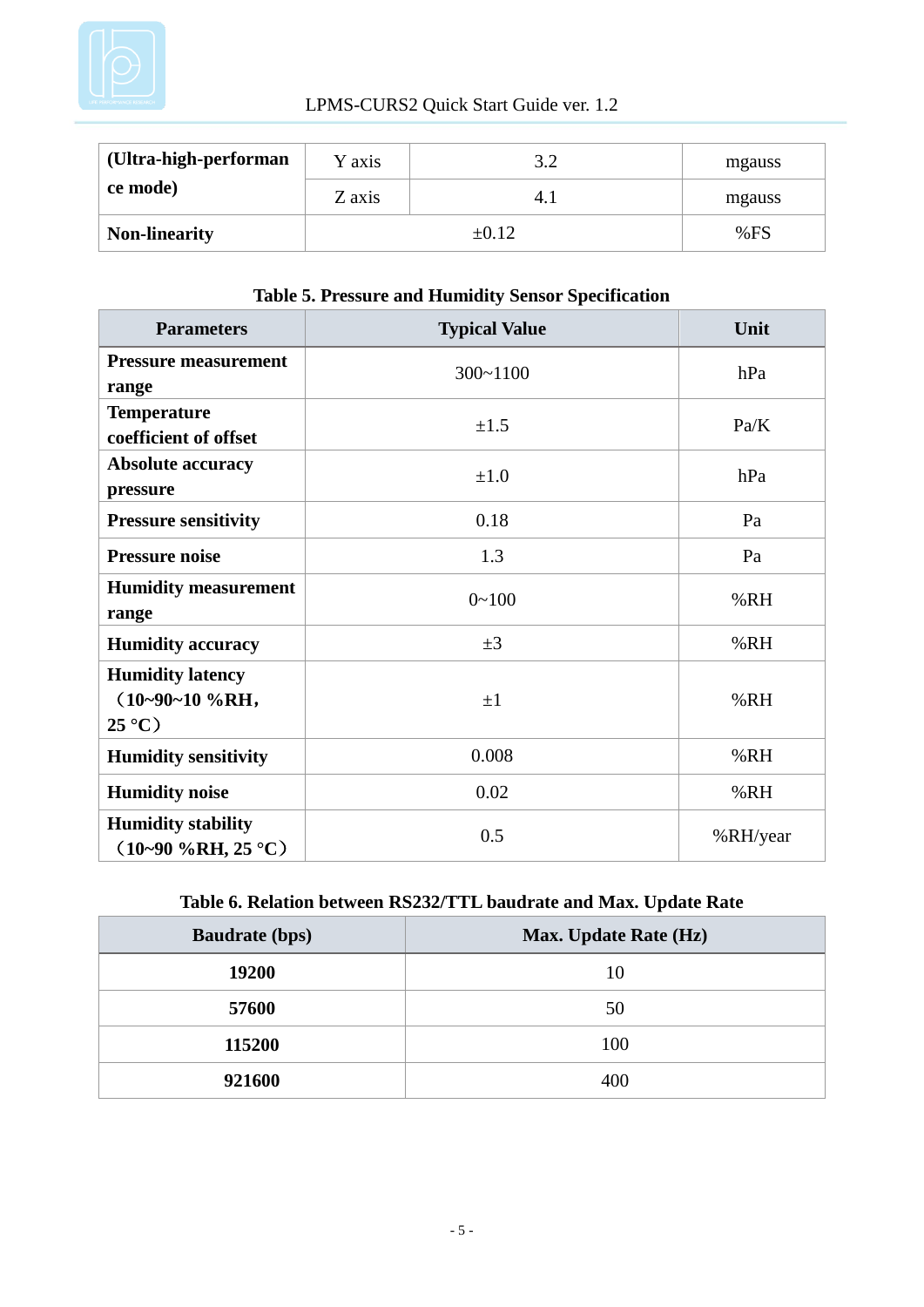

| <b>Baudrate (kbps)</b> | Max. Update Rate (Hz) |  |
|------------------------|-----------------------|--|
| 125                    | 200                   |  |
| <b>250</b>             | 400                   |  |
| 500                    | 400                   |  |
| 1000                   | 400                   |  |

#### **Table 7. Relation between CANOpen Baudrate and Max. Update Rate**

# **Table 8. Relation between LPBUS Baudrate and Max. Update Rate**

| <b>Baudrate (kbps)</b> | <b>Max. Update Rate (Hz)</b> |
|------------------------|------------------------------|
| 125                    | 100                          |
| <b>250</b>             | 200                          |
| 500                    | 400                          |
| 1000                   | 400                          |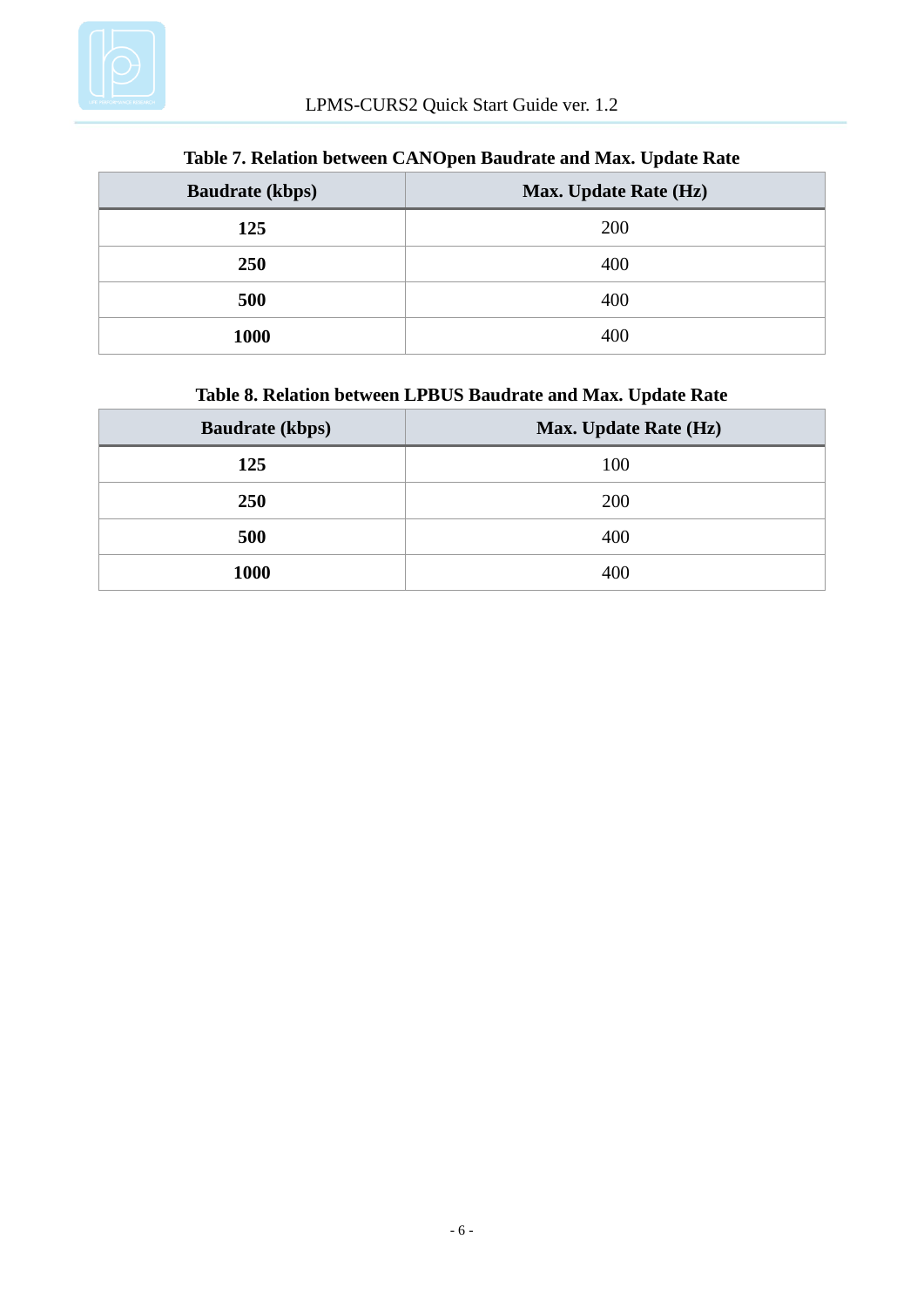

# <span id="page-8-0"></span>IV. Connector Pinout



| Pin no.        | <b>Signal</b>           | <b>Remark</b>    |
|----------------|-------------------------|------------------|
| 1              | <b>GND</b>              |                  |
| 2              | <b>GND</b>              |                  |
| 3              | <b>VDD</b>              | $+5V$ ~ $+15VDC$ |
| $\overline{4}$ | $+3.3V$ (optional 3.3V) | $+3.3$ VDC       |
| 5              | <b>USART_TX</b>         | 3.3V TTL         |
| 6              | <b>USART_RX</b>         | 3.3V TTL         |
| 7              | <b>RS232_TX</b>         |                  |
| 8              | <b>RS232_RX</b>         |                  |
| 9              | CAN-                    |                  |
| 10             | $CAN+$                  |                  |

\* USART, RS232 and CAN Bus interfaces cannot be used at the same time.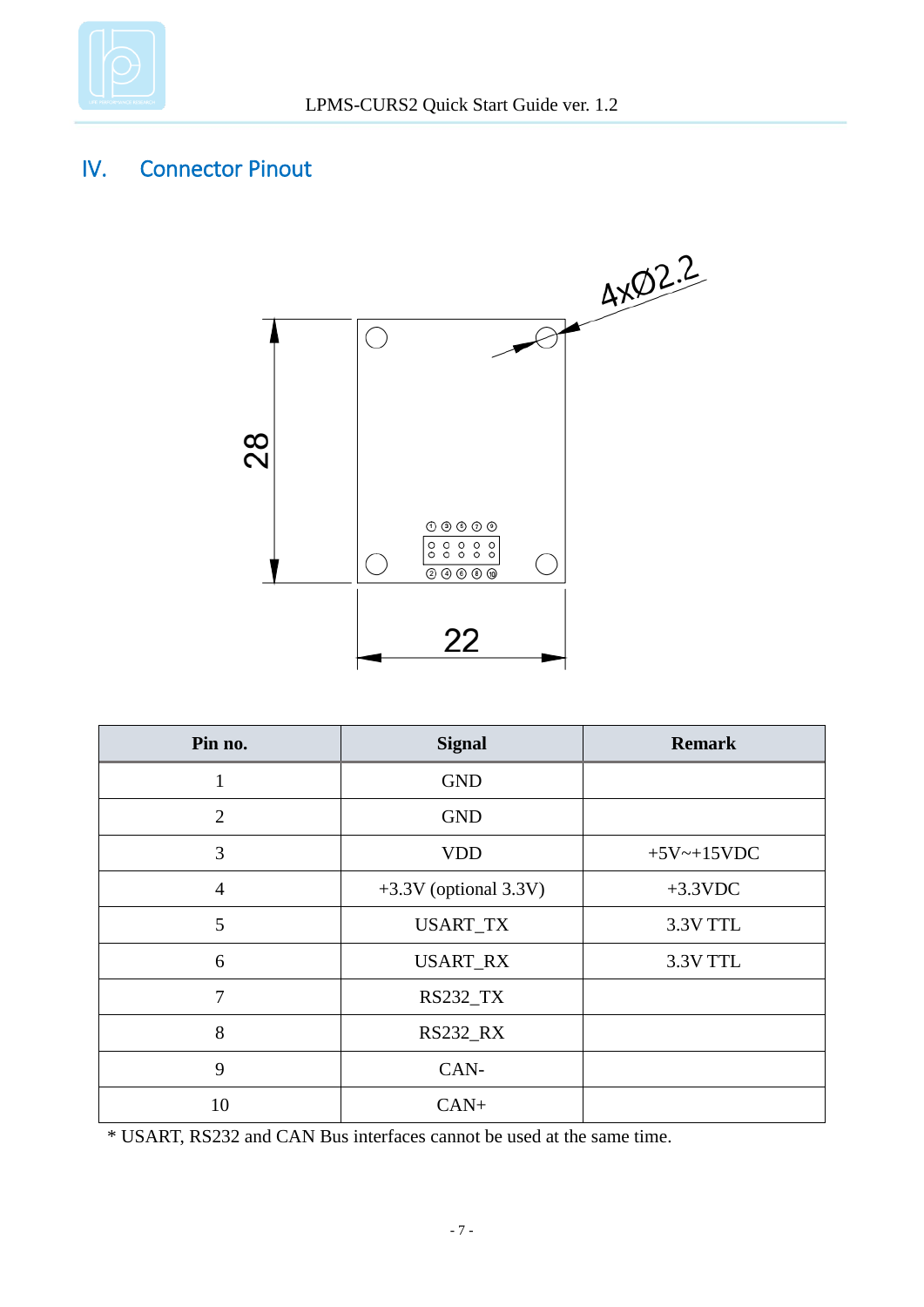

# <span id="page-9-0"></span>V. System Coordinate



# <span id="page-9-1"></span>VI. Operation

### <span id="page-9-2"></span>OpenMAT Software Installation

We offer windows OS based software called LpmsControl for users to easily manipulate the LPMS-CURS2 sensor. The LpmsControl software is a sub program of OpenMAT software. Please choose a correct version of OpenMAT software from our homepage based on the operation system specification. The followings show an example of installing the OpenMAT software under Windows 7 32bit system.

1) Go to: [http://www.lp-research.com/support/,](http://www.alubi.cn/) and download the latest version of OpenMAT for the sensor, like OpenMAT Version 1.3.5 (Windows 32-bit binary) showed as below.

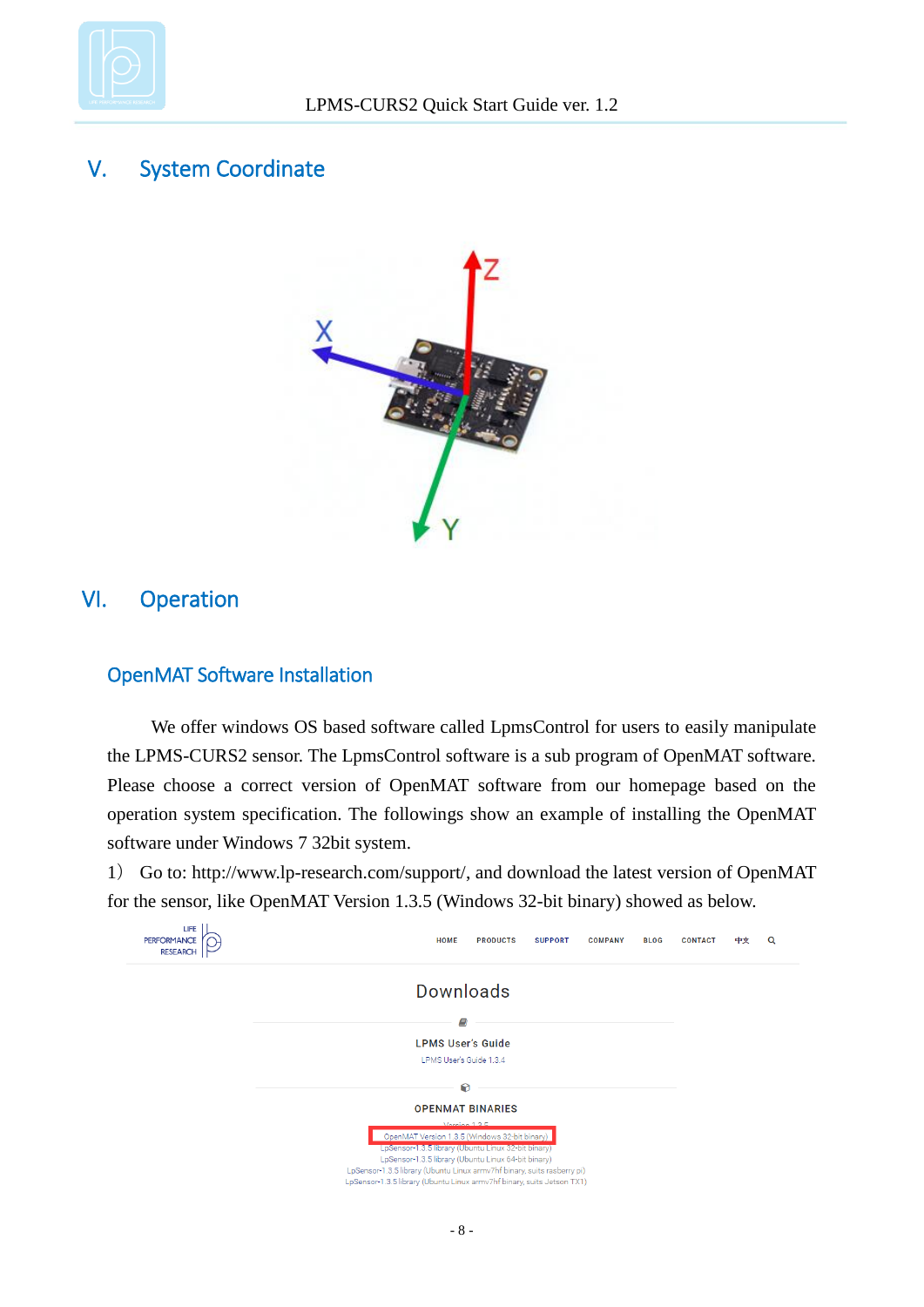

2) Run the installer after the download process is finished, and push the "I Agree" button for the next step.

| OpenMAT-1.3.5 Setup                                                                                                             |        | × |
|---------------------------------------------------------------------------------------------------------------------------------|--------|---|
| <b>License Agreement</b><br>Please review the license terms before installing OpenMAT-1.3.5.                                    |        |   |
| Press Page Down to see the rest of the agreement.                                                                               |        |   |
| Please go to the following link for release information:<br>https://bitbucket.org/lpresearch/openmat/wiki/Home                  |        |   |
| If you accept the terms of the agreement, click I Agree to continue. You must accept the<br>agreement to install OpenMAT-1.3.5. |        |   |
| LP-RESEARCH Installer<br>I Agree                                                                                                | Cancel |   |

Push the "Browse" button to select the installation path of the program, and then push "Install" to start the installation process.

| OpenMAT-1.3.5 Setup                                                                                                                                                            |        | × |
|--------------------------------------------------------------------------------------------------------------------------------------------------------------------------------|--------|---|
| <b>Choose Install Location</b>                                                                                                                                                 |        |   |
| Choose the folder in which to install OpenMAT-1.3.5.                                                                                                                           |        |   |
| Setup will install OpenMAT-1.3.5 in the following folder. To install in a different folder, dick<br>Browse and select another folder. Click Install to start the installation. |        |   |
|                                                                                                                                                                                |        |   |
| <b>Destination Folder</b>                                                                                                                                                      |        |   |
| C:\OpenMAT\OpenMAT-1.3.5\                                                                                                                                                      | Browse |   |
| Space required: 51.9MB                                                                                                                                                         |        |   |
| Space available: 21.6GB                                                                                                                                                        |        |   |
| LP-RESEARCH Installer                                                                                                                                                          |        |   |
| $<$ Back<br><b>Install</b>                                                                                                                                                     | Cancel |   |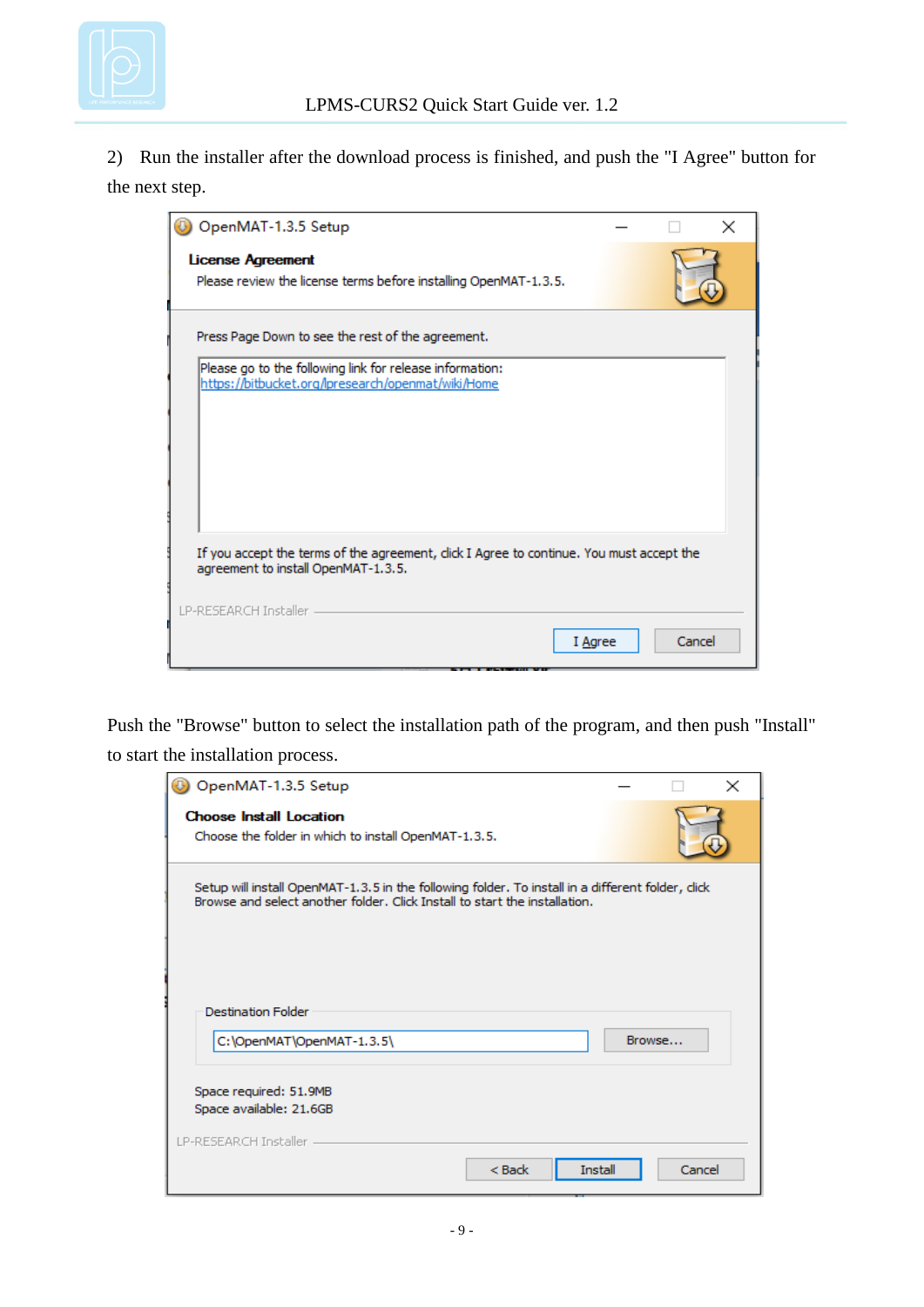

| OpenMAT-1.3.5 Setup                                               |        |       |  |        |  |
|-------------------------------------------------------------------|--------|-------|--|--------|--|
| <b>Installation Complete</b><br>Setup was completed successfully. |        |       |  |        |  |
| Completed                                                         |        |       |  |        |  |
| Show details                                                      |        |       |  |        |  |
|                                                                   |        |       |  |        |  |
|                                                                   |        |       |  |        |  |
|                                                                   |        |       |  |        |  |
|                                                                   |        |       |  |        |  |
|                                                                   |        |       |  |        |  |
| LP-RESEARCH Installer -                                           | $Back$ | Close |  | Cancel |  |

Push the "Close" button to complete the installation.

To run the LpmsControl software from the start menu of your windows system, you can see the following interface.



#### <span id="page-11-0"></span>Connection with PC

LPMS-CURS2 can communicate with a host system via CAN BUS, USB, RS232 or UART interface. Here we introduce the setup with USB communication as an example. Users can connect LPMS-CURS2 to a PC via USB port. After plugging in, windows operation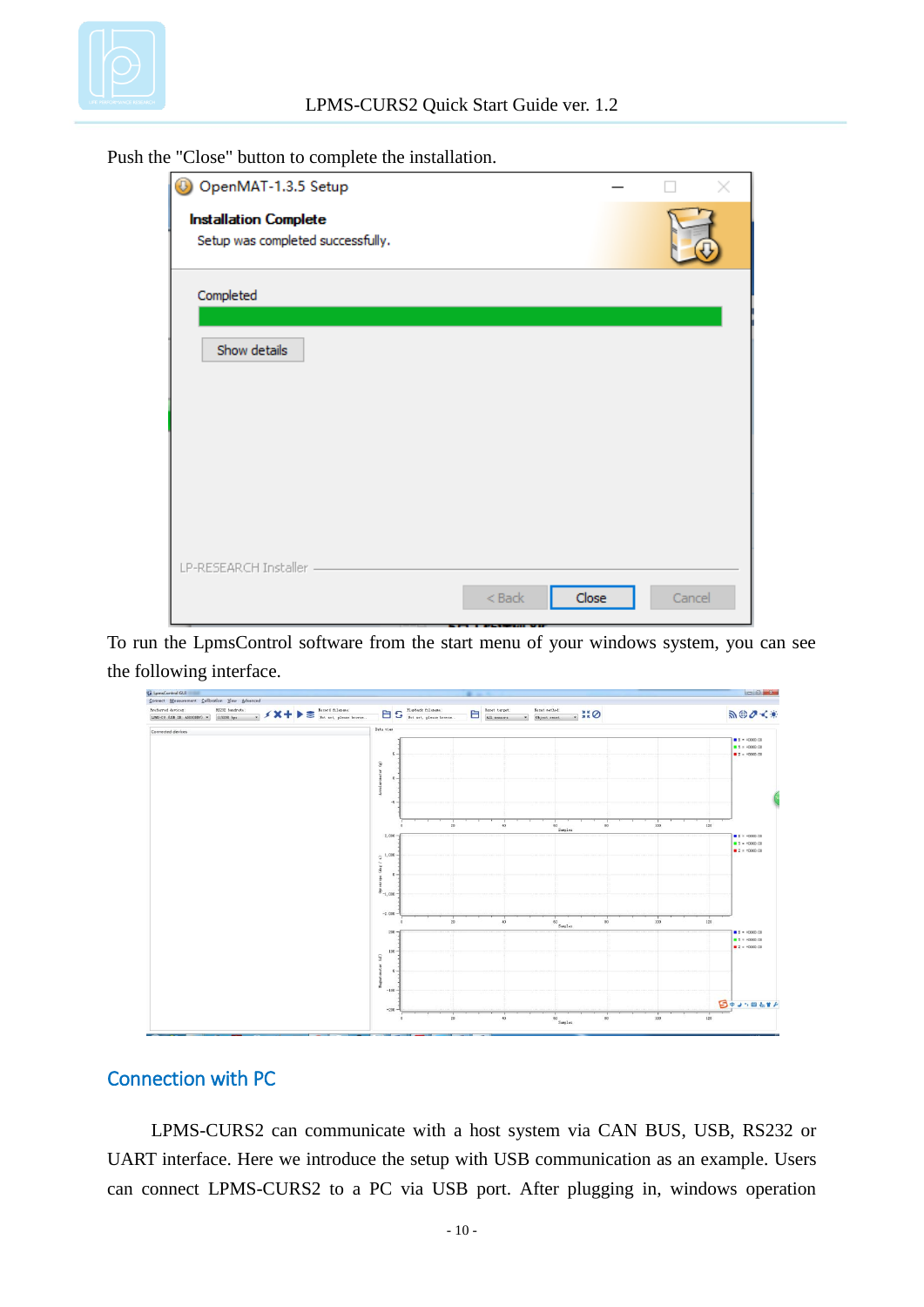

system will activate the installation of USB drivers automatically. USBXpress device will be showed up in the device manager if the driver has been installed successfully, seen as following.

|  | 通用串行总线控制器                                        |
|--|--------------------------------------------------|
|  | Generic USB Hub                                  |
|  | Generic USB Hub                                  |
|  | Intel(R) 8 Series/C220 Series USB EHCI #1 - 8C26 |
|  | Intel(R) 8 Series/C220 Series USB EHCI #2 - 8C2D |
|  | <b>USB Composite Device</b>                      |
|  | <b>USB Composite Device</b>                      |
|  | <b>USB Root Hub</b>                              |
|  | <b>USB Root Hub</b>                              |
|  | <b>USBXpress Device</b>                          |
|  |                                                  |

After connecting the LPMS-CURS2 to PC, the LED on the sensor should behave like a pulsating light at blue color, which indicates the sensor is functionally working.

Please follow the instructions below to complete the remaining steps.

1) To select the "Add/remove sensor" under "Connect" menu or click the "+" button on toolbar of LpmsControl.



The "add device" window will pop out, as following.

| $\mathbf{x}$<br>LpmsControl                   |  |
|-----------------------------------------------|--|
| Discovered devices                            |  |
|                                               |  |
|                                               |  |
|                                               |  |
|                                               |  |
|                                               |  |
|                                               |  |
| Preferred devices                             |  |
|                                               |  |
|                                               |  |
|                                               |  |
|                                               |  |
|                                               |  |
| Scan system serial ports (only for LPMS-UART) |  |
| Add device<br>Remove device                   |  |
| Save devices<br>Scan devices                  |  |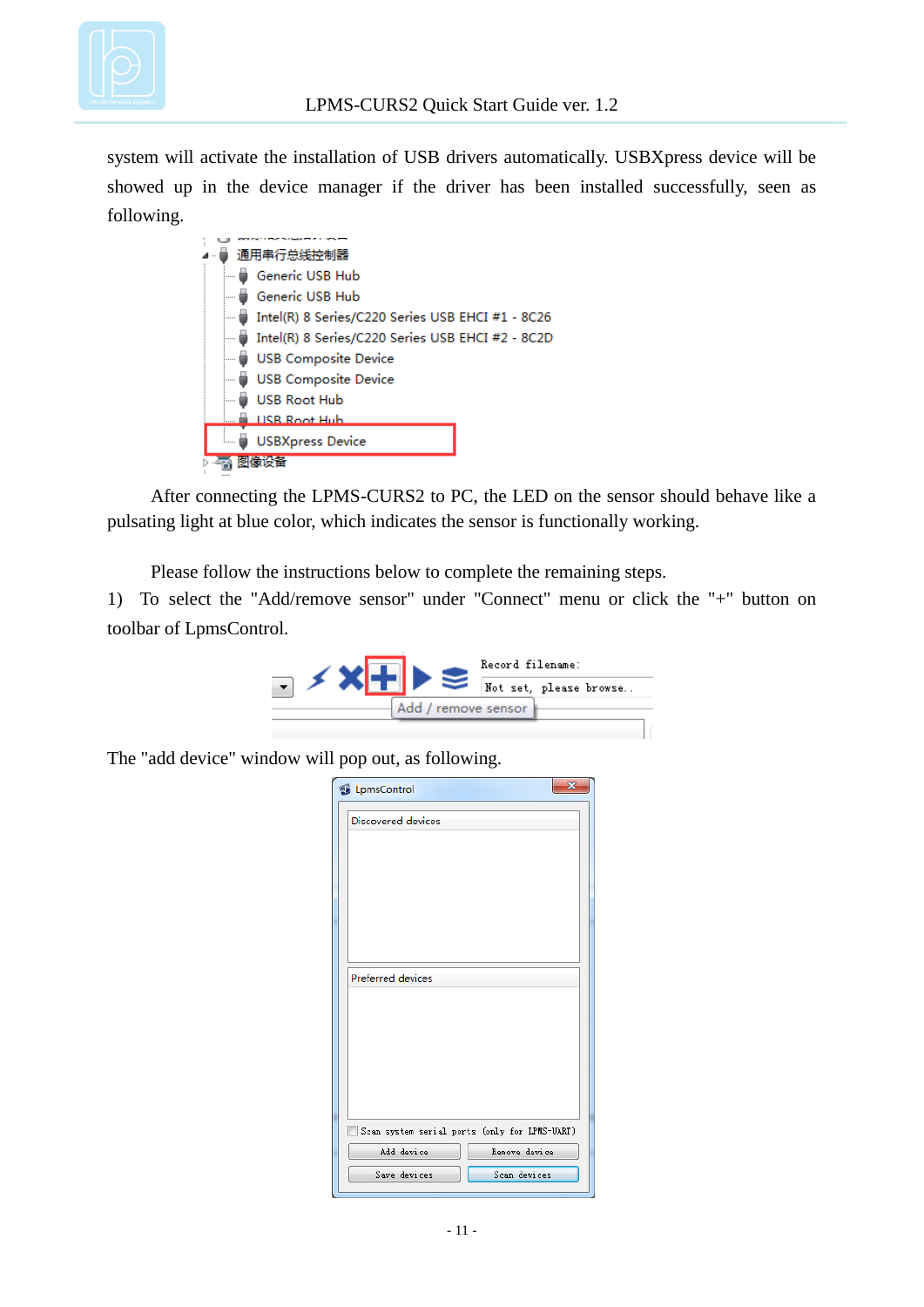

2) To click the "Scan devices" button and start the device discovery process. Please wait until the process is finished.

3) To select the target sensor ID from the "Discovered devices" list, for example, "LPMS-CU2 (USB ID: lpmsra2000013 )" in the following image.

4) To add the selected sensor to "Preferred devices" list by clicking the "Add device" button.

5) To click the "Save devices" button to save the preferred devices list, and return to main interface of LpmsControl.

| LpmsControl                      |                                               |  |  |  |
|----------------------------------|-----------------------------------------------|--|--|--|
| Discovered devices               |                                               |  |  |  |
| LPMS-CU2 (USB ID: lpmsra2000013) |                                               |  |  |  |
| Interface type:<br><b>USB</b>    |                                               |  |  |  |
| Device ID:                       | lpmsra2000013                                 |  |  |  |
|                                  |                                               |  |  |  |
|                                  |                                               |  |  |  |
| Preferred devices                |                                               |  |  |  |
| LPMS-CU2 (USB ID: msra2000013)   |                                               |  |  |  |
| Interface type:<br><b>USB</b>    |                                               |  |  |  |
| Device ID:                       | lpmsra2000013                                 |  |  |  |
|                                  |                                               |  |  |  |
|                                  | Scan system serial ports (only for LPMS-UART) |  |  |  |
| Add device                       | Remove device                                 |  |  |  |
| Save devices                     | Scan devices                                  |  |  |  |

6) To select the target sensor ID from the Preferred devices list, and click Connect function under "Connect" menu or click the lightning button on toolbar to connect the sensor.

| Connect               | Measurement Calibration View Advanced                         |                 |  |                                     |  |
|-----------------------|---------------------------------------------------------------|-----------------|--|-------------------------------------|--|
| Professor de dovince: |                                                               | RS232 baudrate: |  | $\sim$ de j $\blacktriangleright$ . |  |
|                       | LPMS-CU2 (USB ID: 1pmsra200 ▼<br>as=cite of the exact popular | 115200 bps      |  |                                     |  |
|                       | Connected devices                                             |                 |  |                                     |  |

After completing all the steps above, the LPMS-CURS2 should have been connecting with windows system. Users can check all the data visualization and parameter settings of the sensor from LpmsControl.